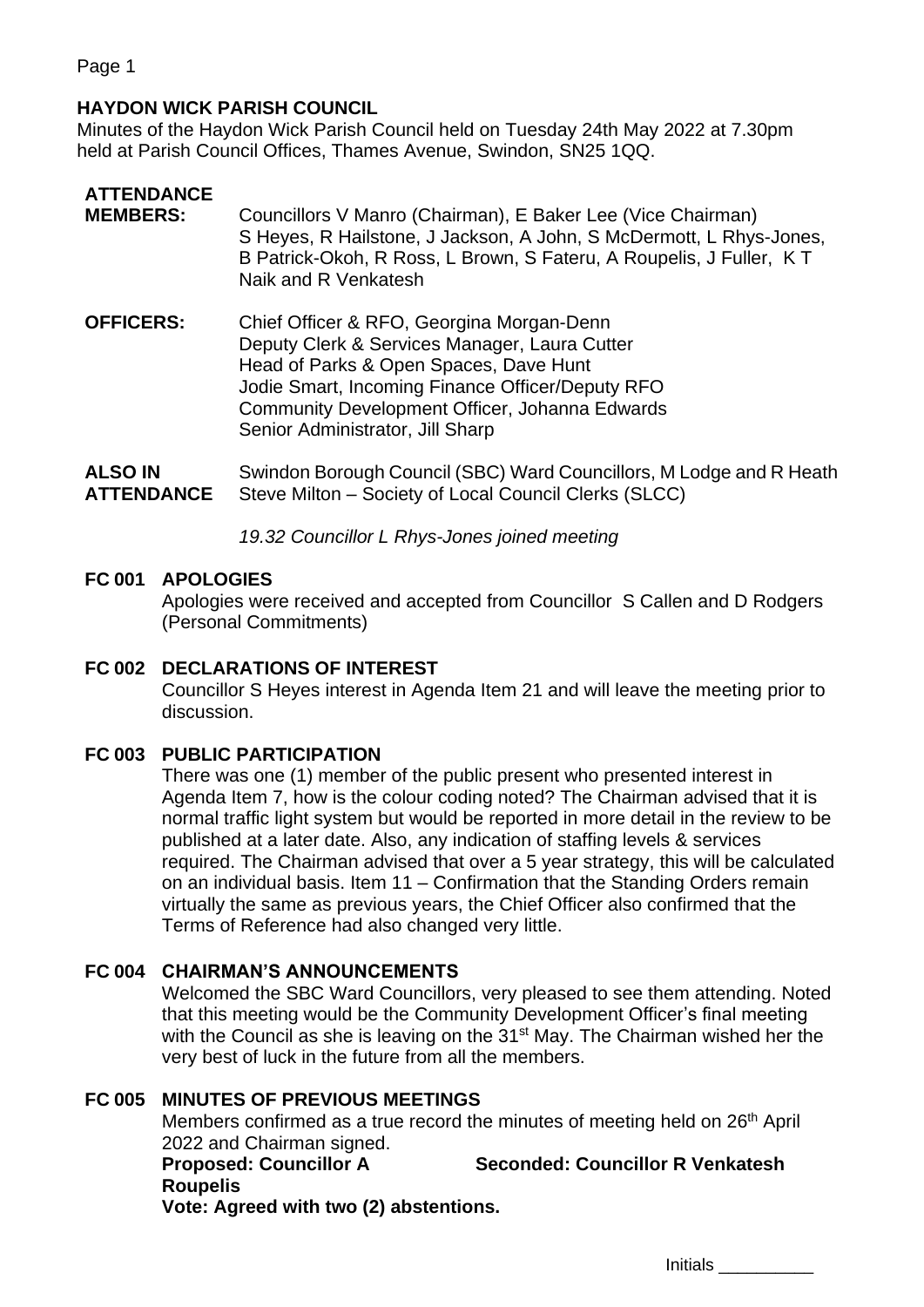**RESOLVED: Members confirmed as a true record the minutes of meetings held on Tuesday 26th April 2022 and the Chairman signed the minutes.**

# **FC 006 SWINDON BOROUGH WARD COUNCILLOR REPORTS**

**Councillor V Manro:** Nothing to report **Councillor J Jackson:** Nothing to report **Councillor S Heyes:** Nothing to report **Councillor M Lodge:**

Thanked the Committee for extending an invitation and introduced himself as a new member of the Swindon Borough Council is keen to understand primary role and to reflect the Parish Councils views and aspirations.

### **Councillor R Heath:**

Also thanked the Committee for extending an invitation and gave a brief synopsis of himself. As a resident of the Parish, he is particularly interested in the Parks, Projects, Skate Park and in many of the wider ventures.

*Item 7 delayed as Steve Milton was unable to join the meeting at this time.*

## **FC 007 COUNCILLORS REPORTS**

### **Councillor E Baker Lee:**

Nothing to report

### **Councillor L Brown:**

Advised that she had been one of the members who attended the SBC & Parish Deed meeting recently and would like any information as to the whereabouts of any ponds within the parish. Need detailed location information in order for these can be included into the Deeds for SBC to be properly maintained.

### **Councillor R Hailstone:**

Also advised that he had attended the SBC & Parish Deeds meeting which he felt had been very positive and productive. SBC seemed keen for the parish to adopt Mouldon Hill in the future. The working party is now awaiting information from SBC and will report back accordingly.

#### **Councillor J Jackson:**

Advised that BT are also working in the same areas, sometimes directly across the road.

#### **Councillor A John:**

Nothing to report

**Councillor S McDermott:**

Nothing to report

**Councillor L Rhys Jones:**

Nothing to report

**Councillor B Patrick-Okoh:**

### Nothing to report

### **Councillor R Ross:**

Advised that she had attended her first radio interview, it was to promote the Queens Platinum Jubilee Event on 2<sup>nd</sup> June at KGV Field. Councillor V Manro advised that he had listened to the interview and thought she represented herself and the Parish Council very well and thanked her for all her efforts.

### **Councillor S Fateru:**

Nothing to report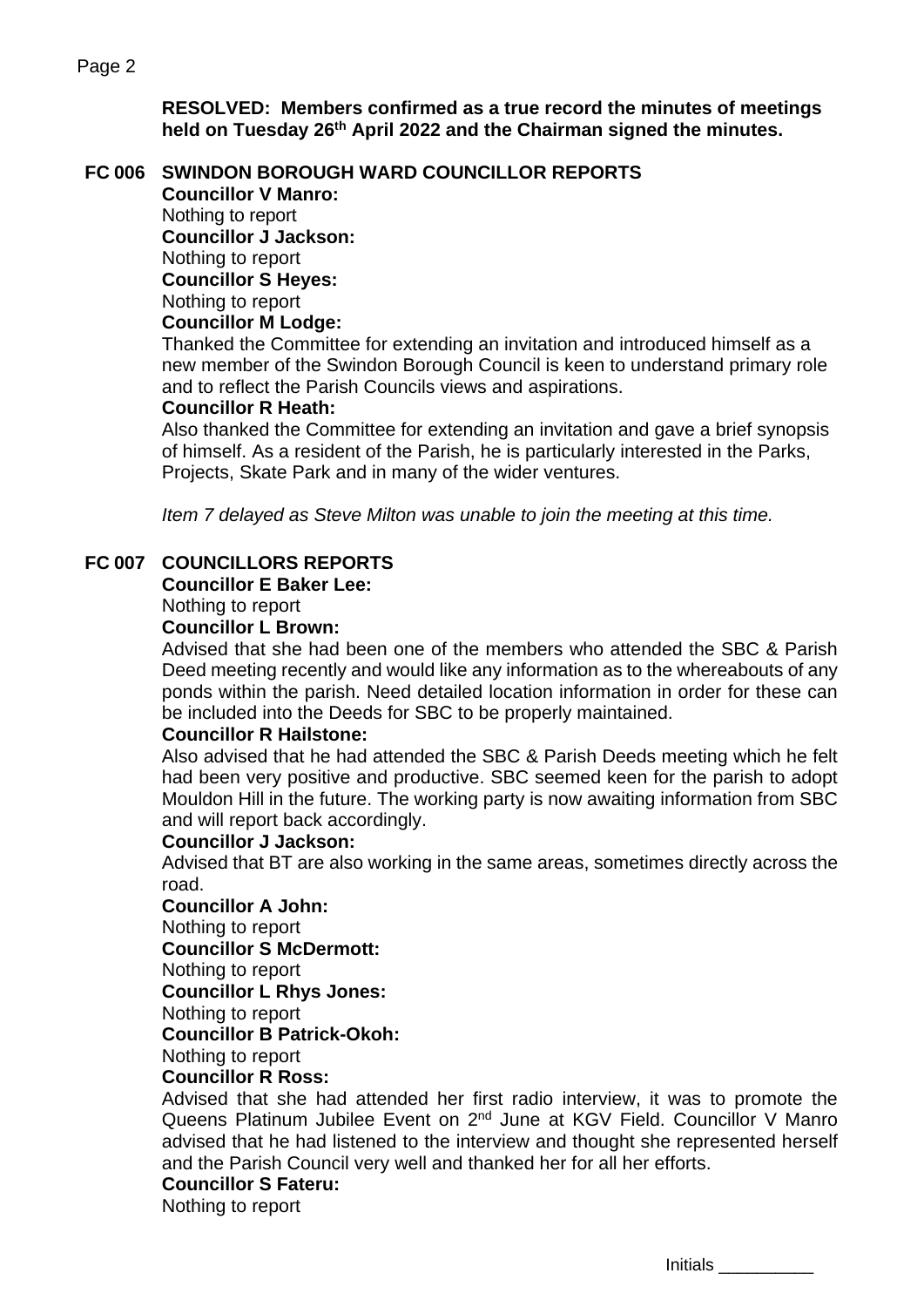**Councillor A Roupelis:** Nothing to report **Councillor J Fuller:** Nothing to report **Councillor K Naik:** Nothing to report **Councillor R Venkatesh:** Nothing to report **Councillor V Manro:** Nothing to report

# **FC 008 CHIEF OFFICERS REPORT**

The Chief Officer passed the report to Community Development Officer.

The Community Development Officer thanked everyone for their kind wishes since announcing her leaving and gave a brief overview of the event plan for the Queens Platinum Jubilee Event. Fly-past time is approximately 1.36pm which will be confirmed 3 days before the event. Bunting and balloons will be displayed to indicate the entrance as it is now always visible.

*19.56 Steve Milton, SLCC joined the meeting. 19.57 Community Development Officer left the meeting.*

# **FC 009 COMMITTEE, SUB COMMITTEE & WORKING PARTY TERMS OF REFERENCE**

Members received, discussed and agreed to adopt the Council meetings' Terms of Reference as presented.

A) Community Development Committee

B) Parks & Open Spaces Committee

C) Planning & Highways Committee

D) Finance & Policy Committee

E) Chairs & Strategic Development Sub Committee

F) Personnel Sub Committee

G) Generic Working Party

**Proposed: Councillor E Baker Lee Seconded: Councillor A John Vote: Agreed Unanimously** 

**RESOLVED: Agreed to adopt the Council meetings' Terms of Reference' as presented.**

**A) Community Development Committee**

**B) Parks & Open Spaces Committee**

**C) Planning & Highways Committee**

**D) Finance & Policy Committee**

**E) Chairs & Strategic Development Sub Committee**

**F) Personnel Sub Committee**

**G) Generic Working Party**

### **FC 010 YOUR COMMUNITY MATTERS - COMMUNITY LED PLAN**

Members received the reports and a PowerPoint presentation of the draft Community Action Plan report outlining the criteria and importance and the ensuring the continuation of the residents requirements and targets for the strategy at Haydon Wick. As the plan is community led, the Chairman was keen to hear from the members of public present at the meeting. Members agreed to suspend standing order 3(e) to allow the public to participate in the discussions. The members of the public were impressed by the amount of content and data gathered within the community survey and confirmed interests in items such as Play Areas, the Skate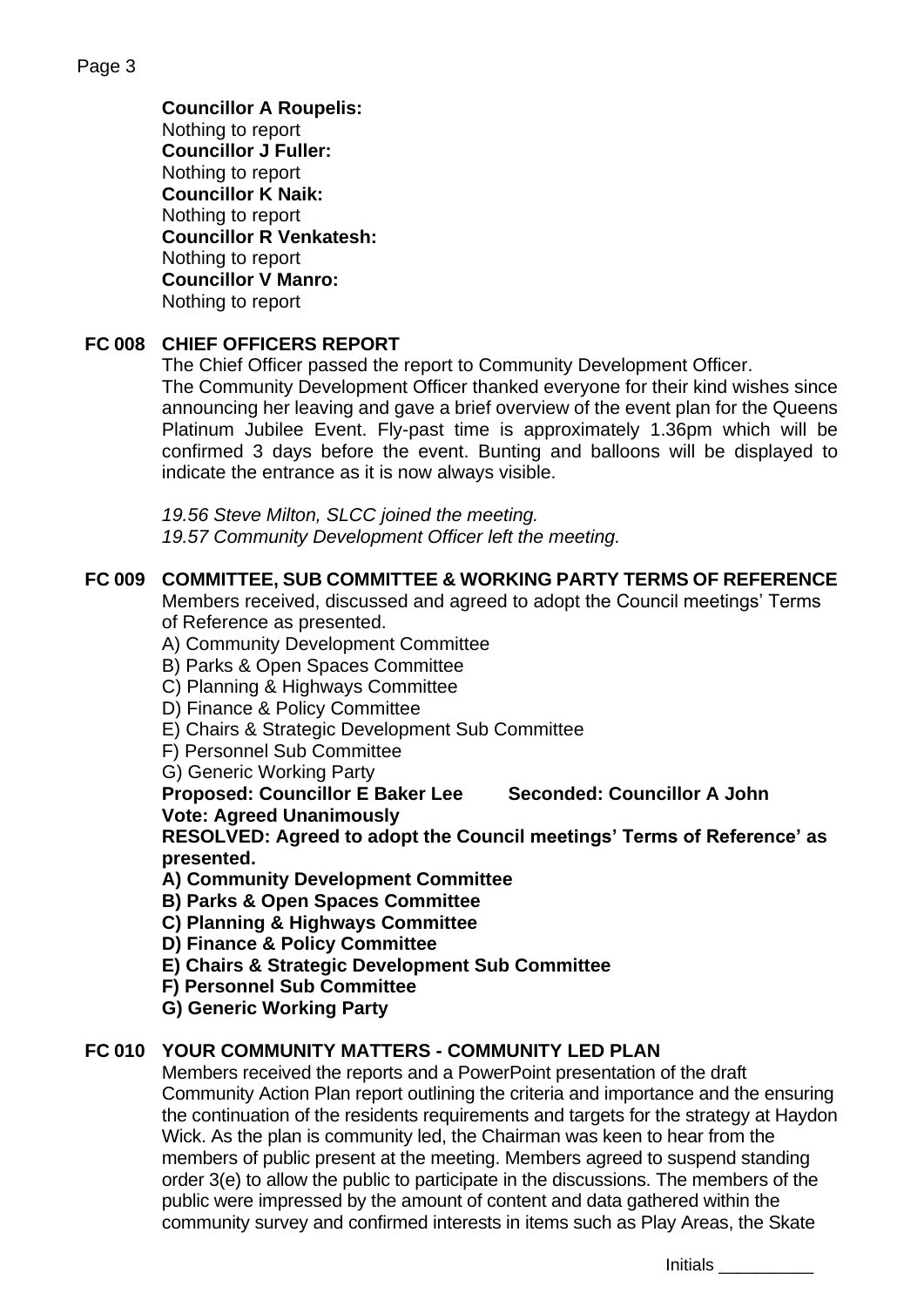### Page 4

Park and Outdoor Gyms. One Member of public asked how the Council would assist in areas which are within SBC's remit. After discussion, Members agreed to reword some of the items for clarity on what the Parish Council is able to do and what the Parish Council will be able to influence third parties to do. The document will be within the remit of the Finance & Policy Committee to review and amend as necessary.

**Vote: Agreed Unanimously**

**Proposed: Councillor J Jackson Seconded: Councillor L Brown**

**RESOLVED: Members agreed to reword some of the items for clarity on what the Parish Council is able to do and what the Parish Council will be able to influence third parties to do. The document will be within the remit of the Finance & Policy Committee to review and amend as necessary.**

*20.28 Steve Milton, SLCC left the meeting*

## **FC 011 STANDING ORDERS**

The Chief Officer advised that there were some minor amendments on A) Rules of debate from 2021 which needs to reflect the Committee's opinion and uniformity on how flexible to allow the debate. Members discussed and agreed that a slightly more liberal attitude be adopted to A) Rules of debate but ultimately must be at the Chairman's discretion. Items B) to F) were discussed and members agreed to readopt the Council's Standing Orders as presented and highlight the following:

- A) Rules of debate at meetings 1a-t
- B) To debate a mock item following the Standing Orders
- C)Motions for a meeting that require written notice to be given to the Proper Officer 9a-l
- D)Code of conduct and dispensations 13 a-g
- E) Code of conduct complaints 14 a-d
- F) Restrictions on Councillor activities 25a

**Proposed: Councillor L Brown Seconded: Councillor J Jackson Vote: Agreed Unanimously** 

**RESOLVED: Regarding A) 'Rules of debate at meetings 1a-t' members agreed that a slightly more liberal attitude be adopted to but ultimately must be at the Chairman's discretion. Members noted and agreed to readopt the Council's Standing Orders as presented.**

### **FC 012 COUNCILLOR INFORMATION**

Members received, discussed the reports and Councillor Brown requested that with reference to document C) 'Meeting Etiquette and Predetermination policy that if an apology for personal commitments was given then a valid reason must be declared to the Clerk or Deputy Clerk in confidence, but not to be recorded. It was discussed that perhaps the 6 month rule would account for this but the Chairman then recommended that the articles require checking to ensure that this does not appear elsewhere and this should then be referred back to the Finance and Policy Committee for discussion and agreement. All other documents were noted as presented.

A) Declarations of Interest & SBC's Register of Interest Form

B) Member/Officer Protocol

C)Meeting Etiquette and Predetermination Policy

D) Press Media and Communications Policy

E) The Good Councillors Guide 2018 – Rules for Councillors p.19 HWPC Organisational Structure 2022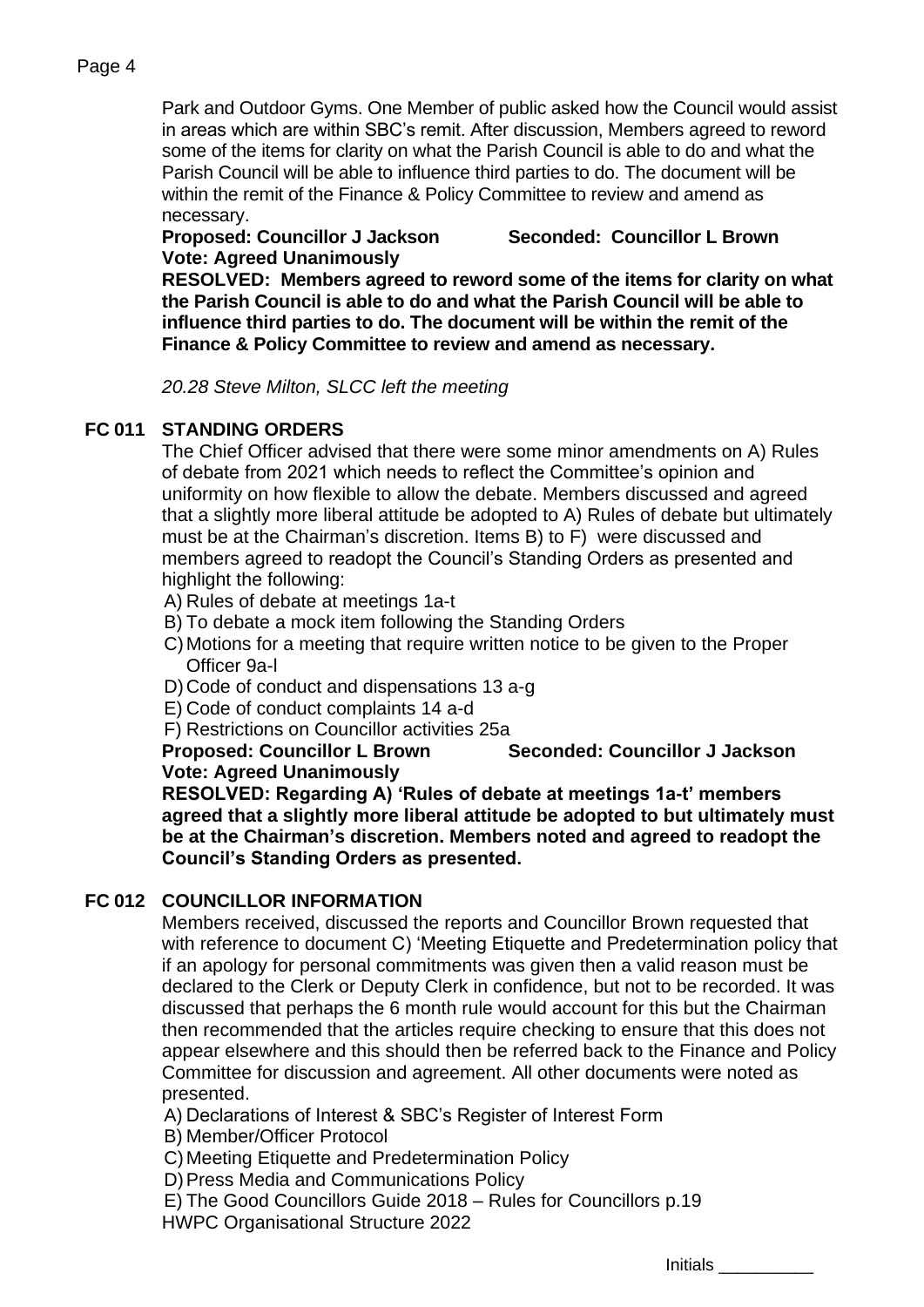*20.54 Ward Councillor M Lodge left the meeting. 20.55 Returned.*

## **FC 013 CHAIRMAN ATTENDANCE - HAYDONLEIGH PRIMARY SCHOOL**

Advised members that he will be representing the Council at the Queen's Platinum Jubilee Celebration Picnic at Haydonleigh Primary School on Friday 27<sup>th</sup> May 2022 at 12.00pm.

*20.58 Councillor S McDermott and Councillor Naik left the meeting. 20.59 Councillor S McDermott returned*

# **FC 014 CCTV AT BROOKFIELD PLAY AREA**

Members received, discussed and agreed to relocate the second/back up CCTV camera currently located at Haydonleigh Skatepark to Brookfield Play Area to attempt to reduce the current vandalism being experienced.

**Proposed: Councillor E Baker Lee Seconded: Councillor R Hailstone Vote: Agreed Unanimously**

**RESOLVED: Agreed to relocate the second/back up CCTV camera at Haydonleigh Skatepark to Brookfield Play Area**.

*21.02 Councillor B Patrick-Okoh left the meeting: 21.04 Returned*

### **FC 015 EMERGENCY PLAN: WORKING PARTY MEMBERSHIP & SBC REQUEST TO USE THE PAISH HALLS AS S REST CENTRE**

Members noted the request from Swindon Borough Council to use the Council's meeting room as an emergency rest centre. Members will arrange a working party to develop and add any assistance that may be required. Councillor L Brown advised that all are very welcome to join and participate. Insurance requires checking to ensure cover is not compromised if people are required to stay on site overnight, although the request from Swindon Borough Council does state it will be temporary until overnight accommodation has been arranged. *Action: Insurance to be checked for continuity of cover for overnight occupation.*

### **FC 016 ARTICLES FOR HAYDON WICH "LIVING" MAGAZINE**

Councillor S McDermott reminded all that the deadline was 25<sup>th</sup> May 22 and she would keep the Committee up to date with printing and distribution.

*21.13 Councillor A Roupelis left the meeting: 21.16 Returned*

# **FC 017 COUNCILLOR ALLOWANCES PRO-RATA**

Members received the report, discussed and agreed to note the NALC legal topic about Councillor allowances, which makes no provision for anything other than a basic allowance and a Chair's allowance. There are no longer attendance-related payments - this is to recognise Councillors for their community role, not just when they are in meetings as reflected in the 2003 Regulations.

### **FC 018 ITEMS FOR THE NEXT AGENDA**

Members were asked to send any items for the Full Council meeting on the 28th June 2022 to the Chief Officer as soon as possible.

### **FC 019 EXCLUSION OF PUBLIC & PRESS**

To resolve in accordance with Standing Order 3 (d) that 'in view of the confidential nature of the business about to be transacted and in the public interest, that the